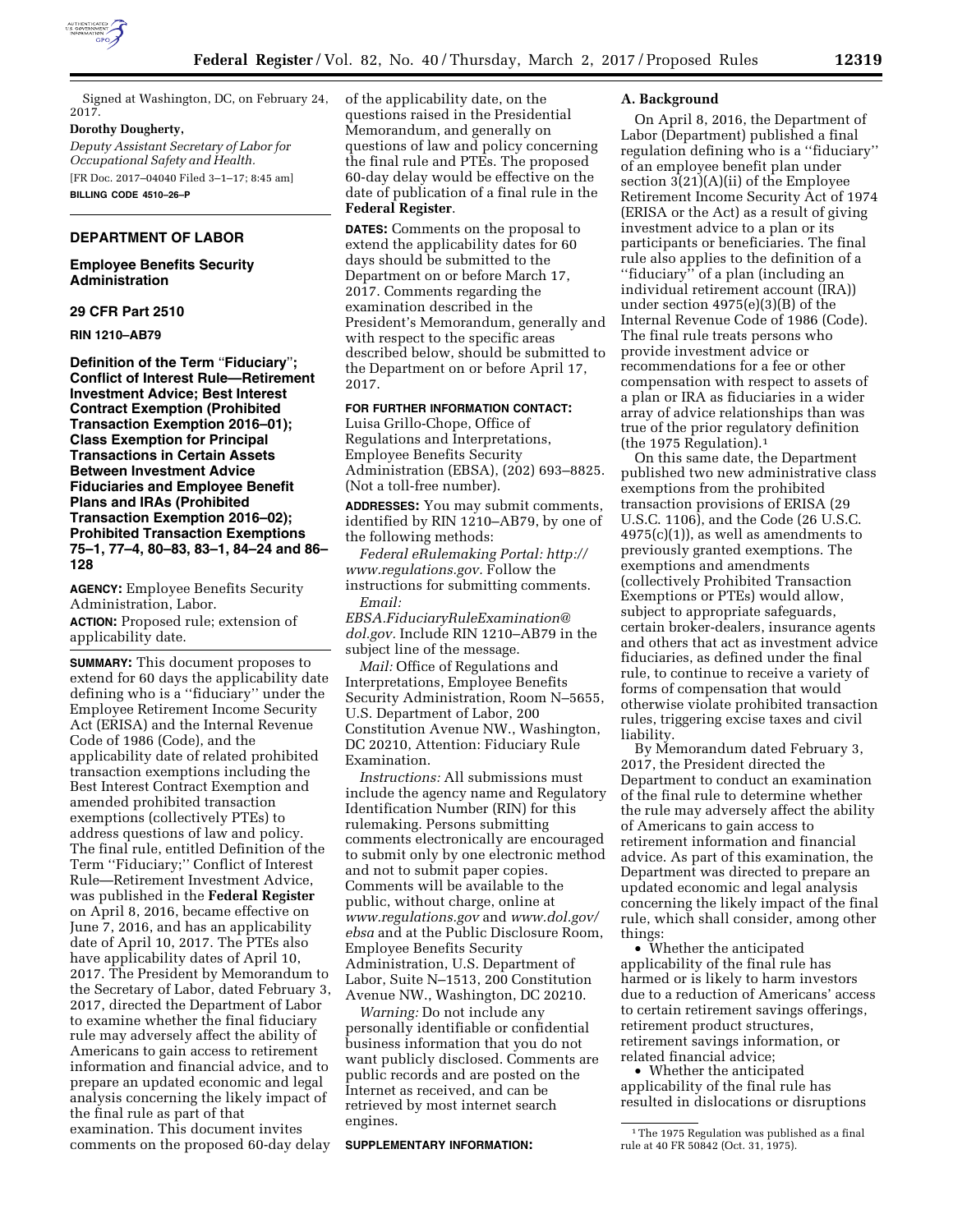within the retirement services industry that may adversely affect investors or retirees; and

• Whether the final rule is likely to cause an increase in litigation, and an increase in the prices that investors and retirees must pay to gain access to retirement services.

The President directed that if the Department makes an affirmative determination as to any of the above three considerations or the Department concludes for any other reason after appropriate review that the final rule is inconsistent with the priority of the Administration ''to empower Americans to make their own financial decisions, to facilitate their ability to save for retirement and build the individual wealth necessary to afford typical lifetime expenses, such as buying a home and paying for college, and to withstand unexpected financial emergencies,'' then the Department shall publish for notice and comment a proposed rule rescinding or revising the final rule, as appropriate and as consistent with law. The President's Memorandum was published in the **Federal Register** on February 7, 2017 at 82 FR 9675.

#### **B. Regulatory Impact Analysis**

The Department is proposing to delay the applicability date of the final rule and PTEs for 60 days. The Department invites comments on the proposal to extend the applicability date of the final rule and PTEs for 60 days.2 For this purpose, the comment period will end on March 17, 2017.

There are approximately 45 days until the applicability date of the final rule and the PTEs. The Department believes it may take more time than that to complete the examination mandated by the President's Memorandum. Additionally, absent an extension of the applicability date, if the examination prompts the Department to propose rescinding or revising the rule, affected advisers, retirement investors and other stakeholders might face two major changes in the regulatory environment rather than one. This could unnecessarily disrupt the marketplace, producing frictional costs that are not offset by commensurate benefits. This proposed 60-day extension of the applicability date aims to guard against this risk. The extension would make it possible for the Department to take additional steps (such as completing its examination, implementing any necessary additional extension(s), and

proposing and implementing a revocation or revision of the rule) without the rule becoming applicable beforehand. In this way, advisers, investors and other stakeholders would be spared the risk and expenses of facing two major changes in the regulatory environment. The negative consequence of avoiding this risk is the potential for retirement investor losses from delaying the application of fiduciary standards to their advisers.

#### *1. Executive Order 12866 Statement*

This proposed extension of the applicability date of the final rule and related exemptions is an economically significant regulatory action within the meaning of section 3(f)(1) of Executive Order 12866, because it would likely have an effect on the economy of \$100 million in at least one year. Accordingly, the Department has considered the costs and benefits of the proposed extension, and the Office of Management and Budget (OMB) has reviewed the proposed extension.

The Department's regulatory impact analysis (RIA) of the final rule and related exemptions predicted that resultant gains for retirement investors would justify compliance costs. The analysis estimated a portion of the potential gains for IRA investors at between \$33 billion and \$36 billion over the first 10 years. It predicted, but did not quantify, additional gains for both IRA and ERISA plan investors. The analysis predicted \$16 billion in compliance costs over the first 10 years, \$5 billion of which are first-year costs.

By deferring the rules' and related exemptions' applicability for 60 days, this proposal could delay its predicted effects, and give the Department time to make at least a preliminary determination whether it is likely to make significant changes to the rules and exemptions. The nature and magnitude of any such delay of the effects is highly uncertain, as some variation can be expected in the pace at which firms move to comply and mitigate advisory conflicts and at which advisers respond to such mitigation and adjust their recommendations to satisfy impartial conduct standards. Notwithstanding this uncertainty, some delay of the predicted effects seems likely, and seems likely to generate economically significant results. Moreover, the economic effects may be partially dependent on what action the Department ultimately takes, and in the shorter term, what the public anticipates the Department may do. Such delay could lead to losses for retirement investors who follow affected recommendations, and these losses

could continue to accrue until affected investors withdraw affected funds or reinvest them pursuant to new recommendations.3 As an illustration, a 60-day delay in the commencement of the potential investor gains estimated in the RIA published on April 8, 2016, and referenced above, could lead to a reduction in those estimated gains of \$147 million in the first year and \$890 million over 10 years using a three percent discount rate. The equivalent annualized estimates are \$104 million using a three percent discount rate and \$87 million using a seven percent discount rate.

The estimates of potential investor losses presented in this illustration are derived in the same way as the estimates of potential investor gains that were presented in the RIA of the final rule and exemptions. Both make use of empirical evidence that front-end-load mutual funds that share more of the load with distributing brokers attract more flows but perform worse.4

Relative to the actual impact of the proposed delay on retirement investors, which is unknown, this illustration is uncertain and incomplete. The illustration is uncertain because it assumes that the final rule and exemptions would entirely eliminate the negative effect of load-sharing on mutual fund selection, and that the proposed delay would leave that negative effect undiminished for an additional 60 days. If some of that negative effect would remain under the final rule, and/or if market changes in anticipation of the final rule have already diminished that negative effect, then the impact of the proposed delay would be smaller than illustrated here. The illustration is incomplete because it represents only one negative effect (poor mutual fund selection) of one source of conflict (load sharing), in one market segment (IRA investments in front-load mutual funds). Not included are additional potential negative effects of the proposed delay that would be associated with other sources of potential conflicts, such as revenue sharing, or mark-ups in principal transactions, other effects of conflicts such as excessive or poorly timed trading, and other market segments susceptible to conflicts such as annuity sales to IRA investors and advice rendered to ERISA-covered plan

<sup>2</sup>The Department would also treat Interpretative Bulletin 96–1 as continuing to apply during any extension of the applicability date of the final rule.

<sup>3</sup>While losses would cease to accrue after the funds are re-advised or withdrawn, afterward the losses would not be recovered, and would continue to compound, as the accumulated losses would have reduced the asset base that is available later for reinvestment or spending.

<sup>4</sup>The methodology is detailed in Appendix B of the RIA.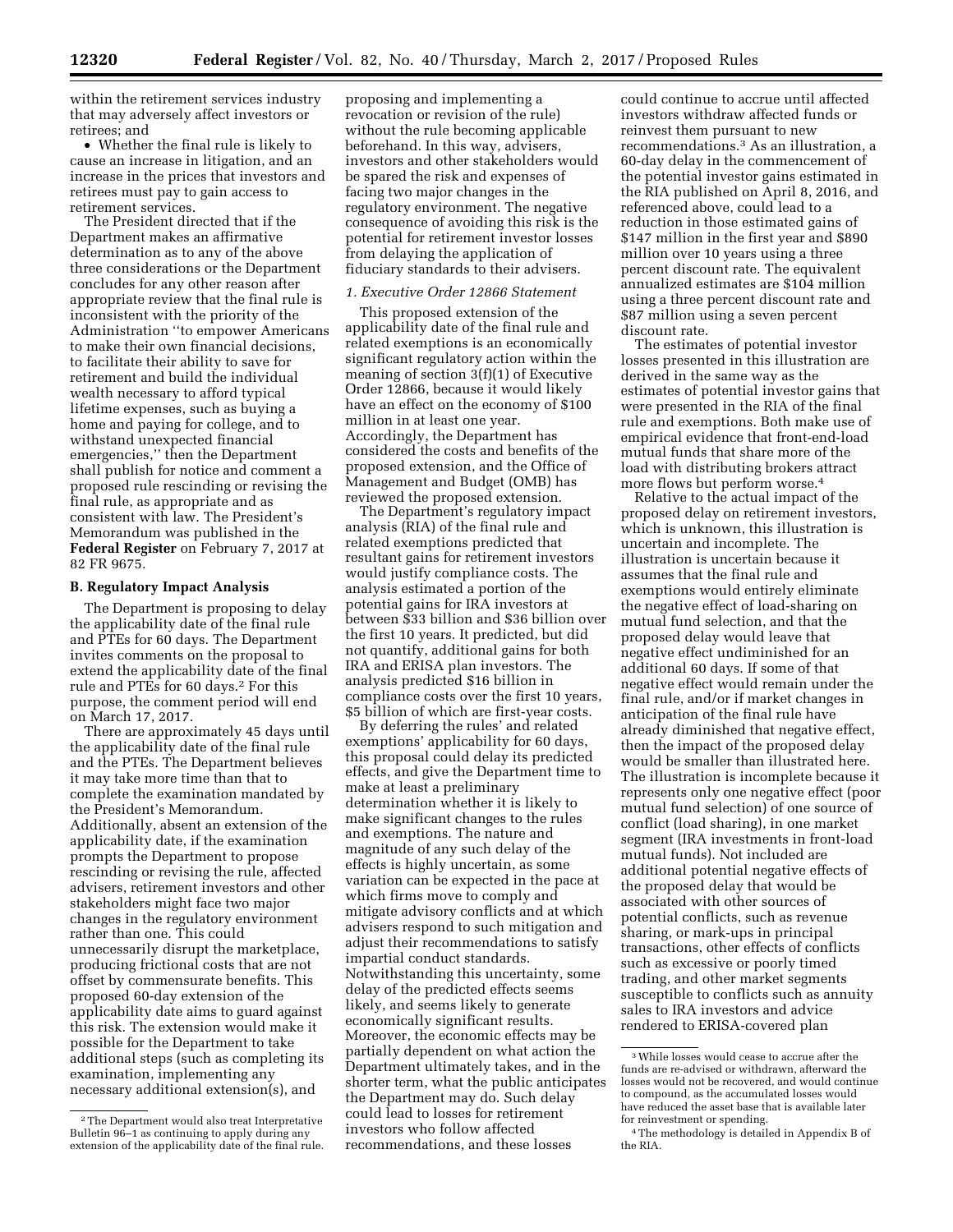participants or sponsors. The Department invites comments on these points and on the degree to which they may cause the illustration to overstate or understate the potential negative effect of the proposed delay on retirement investors. And if some entities are subject to the current regulation, but might not be subject to the same sort of regulation under a revised proposal, the industry might avoid additional costs now that would otherwise become sunk costs. A 60-day delay could defer or reduce start-up compliance costs, particularly in circumstances where more gradual steps toward preparing for compliance are less expensive. However, due to lack of systematic evidence on the portion of compliance activities that have already been undertaken, thus rendering the associated costs sunk, the Department is unable to quantify the potential change in start-up costs that would result from a delay in the applicability date. The Department requests comment, including data that would contribute to estimation of such impacts. Beyond start-up costs, the delay would likely relieve industry of relevant day-to-day compliance burdens; using the inputs and methods that appear in the April 2016 RIA, the Department estimates associated savings of \$42 million during those 60 days. The equivalent annualized values are \$8 million using a three percent discount rate and \$9 million using a seven percent discount rate.

These savings are substantially derived from foregone on-going compliance requirements related to the transition notice requirements for the Best Interest Contract Exemption, data collection to demonstrate satisfaction of fiduciary requirements, and retention of data to demonstrate the satisfaction of conditions of the exemption during the Transition Period. Estimates are derived from the ''Data Collection,'' ''Record Keeping (Data Retention),'' and ''Supervisory, Compliance, and Legal Oversight'' categories discussed in section 5.3.1 of the final RIA and reductions in the number of the transition notices that will be delivered.

The Department also considered the possible impact of a longer extension of the applicability date. Under the RIA published on April 8, 2016, a 180-day delay in the application of the fiduciary standards and conditions set forth in the rule and exemptions would reduce the same portion of potential investor gains from the rule by \$441 million in the first year and \$2.7 billion over 10 years, while relieving industry of 180 days of day-to-day compliance burdens, worth an estimated \$126 million.

The costs and benefits of this proposal are highly uncertain, and may vary widely depending on several variables, including the eventual results of the Department's examination of the final rule and exemptions pursuant to the Presidential Memorandum, and the amount of time that will be required to complete that review and, if appropriate, rescind or revise the rule. The Department invites comments as to whether the benefits of the proposed 60 day delay, including the potential reduction in transition costs should the Department ultimately revise or rescind the final rule, justify its costs, including the potential losses to affected retirement investors. The Department also invites comments on whether it should delay applicability of all, or only part, of the final rule's provisions and exemption conditions. For example, under an alternative approach, the Department could delay certain aspects (*e.g.,* notice and disclosure provisions) while permitting others (*e.g.,* the impartial conduct standards set forth in the exemptions) to become applicable on April 10, 2017. The Department also invites comments regarding whether a different delay period would best serve the interests of investors and the industry.

#### *2. Paperwork Reduction Act*

The PRA (Pub. L. 104–13) prohibits federal agencies from conducting or sponsoring a collection of information from the public without first obtaining approval from the Office of Management and Budget (OMB). See 44 U.S.C. 3507. Additionally, members of the public are not required to respond to a collection of information, nor be subject to a penalty for failing to respond, unless such collection displays a valid OMB control number. See 44 U.S.C. 3512.

OMB has approved information collections contained in the final fiduciary rule and new and amended PTEs. The Department is not modifying the substance of the information collection requests (ICRs) at this time; therefore, no action under the PRA is required. The information collections will become applicable at the same time the rule and exemptions become applicable. The information collection requirements contained in the final rule and exemptions are discussed below.

*Final Rule:* The information collections in the final rule are approved under OMB Control Number 1210–0155. Paragraph (b)(2)(i) requires that certain ''platform providers'' provide disclosure to a plan fiduciary. Paragraph (b)(2)(iv)(C) and (D) require asset allocation models to contain specific information if they furnish and provide certain specified investment educational information. Paragraph (c)(1) requires a disclosure to be provided by a person to an independent plan fiduciary in certain circumstances for them to be deemed not to be an investment advice fiduciary. Finally, paragraph (c)(2) requires certain counterparties, clearing members and clearing organizations to make a representation to certain parties so they will not be deemed to be investment advice fiduciaries regarding certain swap transactions required to be cleared under provisions of the Dodd-Frank Act.

For a more detailed discussion of the information collections and associated burden, see the Department's PRA analysis at 81 FR 20946, 20994.

*PTE 2016–01, the Best Interest Contract Exemption:* The information collections in PTE 2016–01, the Best Interest Contract Exemption, are approved under OMB Control Number 1210–0156. The exemption requires disclosure of material conflicts of interest and basic information relating to those conflicts and the advisory relationship (Sections II and III), contract disclosures, contracts and written policies and procedures (Section II), pre-transaction (or point of sale) disclosures (Section III(a)), web-based disclosures (Section III(b)), documentation regarding recommendations restricted to proprietary products or products that generate third party payments (Section (IV)), notice to the Department of a Financial Institution's intent to rely on the exemption, and maintenance of records necessary to prove that the conditions of the exemption have been met (Section V). Finally, Section IX provides a transition period under which relief from these prohibitions is available for Financial Institutions and advisers during the period between the applicability date and January 1, 2018 (the ''Transition Period''). As a condition of relief during the Transition Period, Financial Institutions must provide a disclosure with a written statement of fiduciary status and certain other information to all retirement investors (in ERISA plans, IRAs, and non-ERISA plans) prior to or at the same time as the execution of recommended transactions. For a more detailed discussion of the information collections and associated burden, see the Department's PRA analysis at 81 FR 21002, 21071.

*PTE 2016–02, the Prohibited Transaction Exemption for Principal Transactions in Certain Assets Between Investment Advice Fiduciaries and Employee Benefit Plans and IRAs (Principal Transactions Exemption):*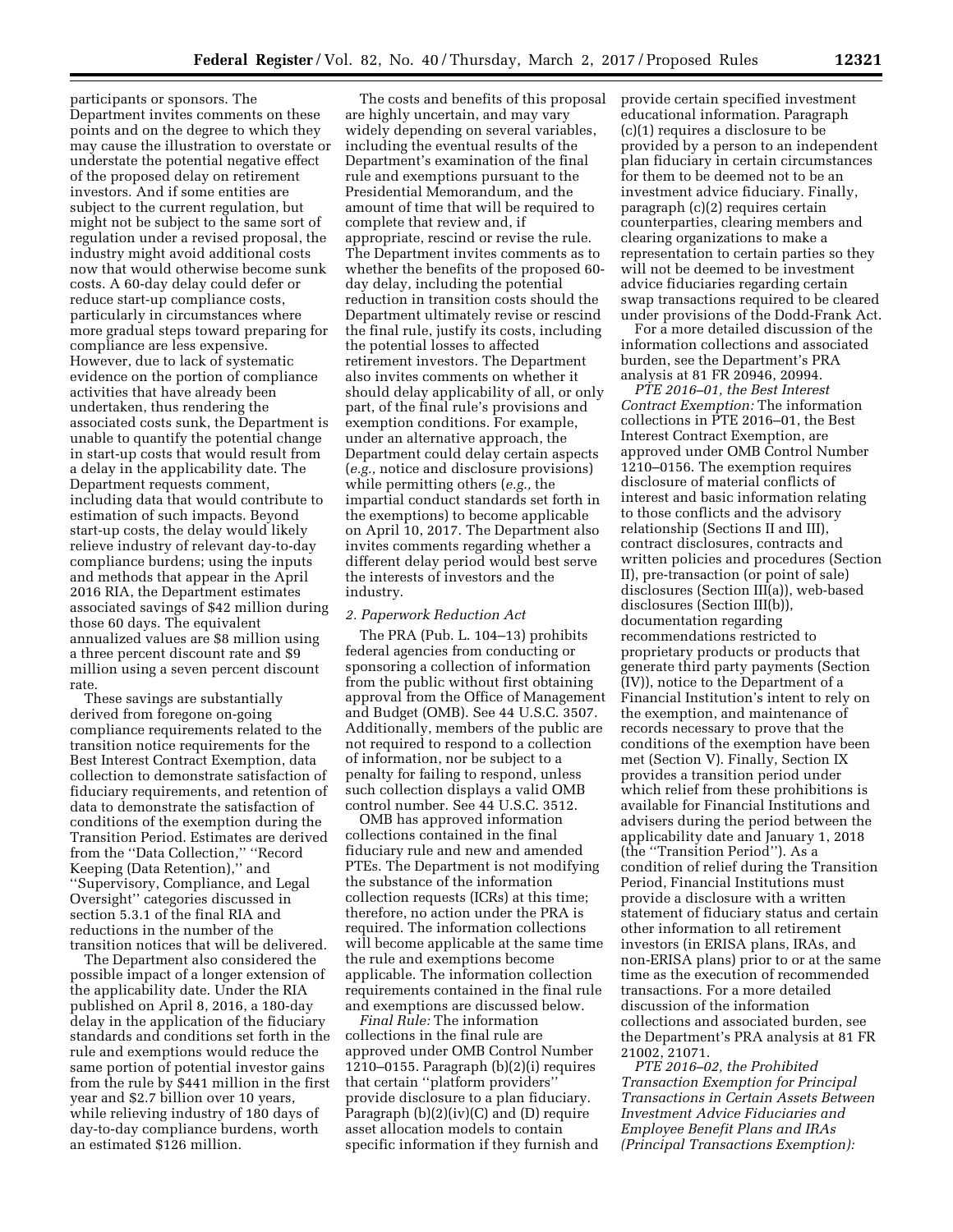The information collections in PTE 2016–02, the Principal Transactions Exemption, are approved under OMB Control Number 1210–0157. The exemption requires Financial Institutions to provide contract disclosures and contracts to Retirement Investors (Section II), adopt written policies and procedures (Section IV), make disclosures to Retirement Investors and on a publicly available Web site (Section IV), maintain records necessary to prove they have met the exemption conditions (Section V), and provide a transition disclosure to Retirement Investors (Section VII).

For a more detailed discussion of the information collections and associated burden, see the Department's PRA analysis at 81 FR 21089, 21129.

*Amended PTE 75–1:* The information collections in Amended PTE 75–1 are approved under OMB Control Number 1210–0092. Part V, as amended, requires that prior to an extension of credit, the plan must receive from the fiduciary written disclosure of (i) the rate of interest (or other fees) that will apply and (ii) the method of determining the balance upon which interest will be charged in the event that the fiduciary extends credit to avoid a failed purchase or sale of securities, as well as prior written disclosure of any changes to these terms. It also requires brokerdealers engaging in the transactions to maintain records demonstrating compliance with the conditions of the PTE.

For a more detailed discussion of the information collections and associated burden, see the Department's PRA analysis at 81 FR 21139, 21145. The Department concluded that the ICRs contained in the amendments to Part V impose no additional burden on respondents.

*Amended PTE 86–128:* The information collections in Amended PTE 86–128 are approved under OMB Control Number 1210–0059. As amended, Section III of the exemption requires Financial Institutions to make certain disclosures to plan fiduciaries and owners of managed IRAs in order to receive relief from ERISA's and the Code's prohibited transaction rules for the receipt of commissions and to engage in transactions involving mutual fund shares. Financial Institutions relying on either PTE 86–128 or PTE 75–1, as amended, are required to maintain records necessary to demonstrate that the conditions of these exemptions have been met.

For a more detailed discussion of the information collections and associated burden, see the Department's PRA analysis at 81 FR 21181, 21199.

*Amended PTE 84–24:* The information collections in Amended PTE 84–24 are approved under OMB Control Number 1210–0158. As amended, Section IV(b) of PTE 84–24 requires Financial Institutions to obtain advance written authorization from an independent plan fiduciary or IRA holder and furnish the independent fiduciary or IRA holder with a written disclosure in order to receive commissions in conjunction with the purchase of Fixed Rate Annuity Contracts and Insurance Contracts. Section IV(c) of PTE 84–24 requires investment company Principal Underwriters to obtain approval from an independent fiduciary and furnish the independent fiduciary with a written disclosure in order to receive commissions in conjunction with the purchase by a plan of securities issued by an investment company Principal Underwriter. Section V of PTE 84–24, as amended, requires Financial Institutions to maintain records necessary to demonstrate that the conditions of the exemption have been met.

For a more detailed discussion of the information collections and associated burden, see the Department's PRA analysis at 81 FR 21147, 21171.

### *3. Regulatory Flexibility Act*

The Regulatory Flexibility Act (5 U.S.C. 601 *et seq.*) (RFA) imposes certain requirements with respect to Federal rules that are subject to the notice and comment requirements of section 553(b) of the Administrative Procedure Act (5 U.S.C. 551 *et seq.*) or any other laws. Unless the head of an agency certifies that a proposed rule is not likely to have a significant economic impact on a substantial number of small entities, section 603 of the RFA requires that the agency present an initial regulatory flexibility analysis (IRFA) describing the rule's impact on small entities and explaining how the agency made its decisions with respect to the application of the rule to small entities. Small entities include small businesses, organizations and governmental jurisdictions.

The Department has determined that this rulemaking will have a significant economic impact on a substantial number of small entities, and hereby provides this IRFA. As noted above, the Department is proposing regulatory action to delay the applicability of the final fiduciary rule and exemptions. The proposed regulation is intended to reduce any unnecessary disruption that could occur in the marketplace if the applicability date of the final rule and exemptions occurs while the Department examines the final rule and

exemptions as directed in the Presidential Memorandum.

The Small Business Administration (SBA) defines a small business in the Financial Investments and Related Activities Sector as a business with up to \$38.5 million in annual receipts. The Department examined the dataset obtained from SBA which contains data on the number of firms by NAICS codes, including the number of firms in given revenue categories. This dataset allowed the Department to estimate the number of firms with a given NAICS code that falls below the \$38.5 million threshold to be considered a small entity by the SBA. However, this dataset alone does not provide a sufficient basis for the Department to estimate the number of small entities affected by the rule. Not all firms within a given NAICS code would be affected by this rule, because being an ERISA fiduciary relies on a functional test and is not based on industry status as defined by a NAICS code. Further, not all firms within a given NAICS code work with ERISAcovered plans and IRAs.

Over 90 percent of broker-dealers (BDs), registered investment advisers (RIAs), insurance companies, agents, and consultants are small businesses according to the SBA size standards (13 CFR 121.201). Applying the ratio of entities that meet the SBA size standards to the number of affected entities, based on the methodology described at greater length in the RIA of the final fiduciary duty rule, the Department estimates that the number of small entities affected by this proposed rule is 2,438 BDs, 16,521 RIAs, 496 insurers, and 3,358 other ERISA service providers. For purposes of the RFA, the Department continues to consider an employee benefit plan with fewer than 100 participants to be a small entity. The 2013 Form 5500 filings show nearly 595,000 ERISA covered retirement plans with less than 100 participants.

Based on the foregoing, the Department estimates that small entities would save approximately \$38 million in compliance costs due to the proposed 60-day delay of the applicability date for the final fiduciary rule and exemptions.5 These cost savings are substantially derived from foregone ongoing compliance requirements related to the transition notice requirements for the Best Interest Contract Exemption, data collection to demonstrate satisfaction of fiduciary requirements,

<sup>5</sup>This estimate includes savings from notice requirements. Savings from notice requirements include savings from all firms because it is difficult to break out cost savings only from small entities as defined by SBA.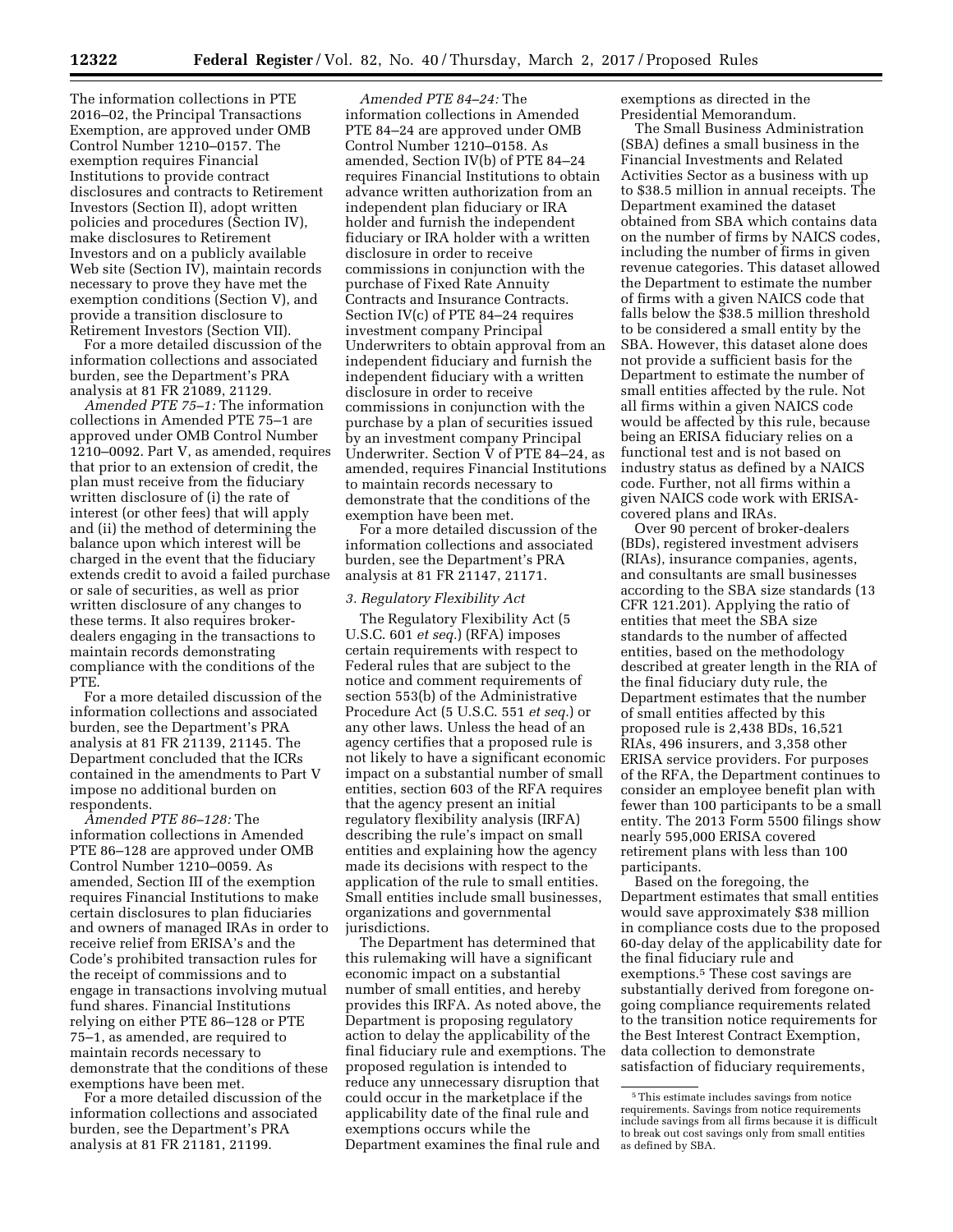and retention of data to demonstrate the satisfaction of conditions of the exemption during the Transition Period. The Department invites comments regarding this assessment.

#### *4. Congressional Review Act*

The proposed rule is subject to the Congressional Review Act (CRA) provisions of the Small Business Regulatory Enforcement Fairness Act of 1996 (5 U.S.C. 801 *et seq.*) and, if finalized, would be transmitted to Congress and the Comptroller General for review.

#### *5. Unfunded Mandates Reform Act*

Title II of the Unfunded Mandates Reform Act of 1995 (Pub. L. 104–4) requires each Federal agency to prepare a written statement assessing the effects of any Federal mandate in a proposed or final agency rule that may result in an expenditure of \$100 million or more (adjusted annually for inflation with the base year 1995) in any one year by State, local, and tribal governments, in the aggregate, or by the private sector. For purposes of the Unfunded Mandates Reform Act, as well as Executive Order 12875, this proposal does not include any federal mandate that we expect would result in such expenditures by state, local, or tribal governments, or the private sector. The Department also does not expect that the proposed rule will have any material economic impacts on State, local or tribal governments, or on health, safety, or the natural environment.

#### *6. Reducing Regulation and Controlling Regulatory Costs*

Executive Order 13771, titled Reducing Regulation and Controlling Regulatory Costs, was issued on January 30, 2017. Section 2(a) of Executive Order 13771 requires an agency, unless prohibited by law, to identify at least two existing regulations to be repealed when the agency publicly proposes for notice and comment, or otherwise promulgates, a new regulation. In furtherance of this requirement, section 2(c) of Executive Order 13771 requires that the new incremental costs associated with new regulations shall, to the extent permitted by law, be offset by the elimination of existing costs associated with at least two prior regulations. OMB's interim guidance, issued on February 2, 2017, explains that for Fiscal Year 2017 the above requirements only apply to each new ''significant regulatory action that imposes costs.'' OMB has determined that this proposed rule does not impose costs that would trigger the above requirements of Executive Order 13771.

### **C. Examination of Fiduciary Rule and Exemptions**

As noted above, pursuant to the President's Memorandum, the Department is now examining the fiduciary duty rule to determine whether it may adversely affect the ability of Americans to gain access to retirement information and financial advice. As part of this examination, the Department will prepare an updated economic and legal analysis concerning the likely impacts of the rule.

The Department's April 2016 regulatory impact analysis of the final rule and related exemptions found that conflicted advice was widespread, causing harm to plan and IRA investors, and that disclosing conflicts alone would not adequately mitigate the conflicts or remedy the harm. The analysis concluded that by extending fiduciary protections the new rule would mitigate advisory conflicts and deliver gains for retirement investors.

The analysis cited economic evidence that advisory conflicts erode retirement savings. This evidence included:

• Statistical comparisons finding poorer risk-adjusted investment performance in more conflicted settings;

• experimental and audit studies revealing problematic adviser conduct;

• studies detailing gaps in consumers' financial literacy, errors in their financial decision-making, and the inadequacy of disclosure as a consumer protection;

• federal agency reports documenting abuse and investors' vulnerability;

• a 2015 study by the President's Council of Economic Advisers that attributed annual IRA investor losses of \$17 billion to advisory conflicts;

• economic theory that predicts harmful market failures due to the information asymmetries that are present when ordinary investors rely on advisers who are far more expert than them, but highly conflicted; and

• overseas experience with harmful advisory conflicts and responsive reforms.

The analysis estimated that advisers' conflicts arising from load sharing on average cost their IRA customers who invest in front-end-load mutual funds between 0.5 percent and 1.0 percent annually in estimated foregone riskadjusted returns, which the analysis concluded to be due to poor fund selection. The Department estimated that such underperformance could cost IRA investors between \$95 billion and \$189 billion over the next 10 years. The analysis further estimated that the final rule and exemptions would potentially reduce these losses by between \$33

billion and \$36 billion over 10 years. Investors' gains were estimated to grow over time, due both to net inflows and compounding of returns. According to the analysis, these estimates reflect only part of the potential harm from advisers' conflicts and the likely benefits of the new rule and exemptions. The analysis estimated that complying with the new rule would cost \$16 billion over ten years, mainly reflecting the cost of consumer protections attached to the exemptions. The Department invites comment on whether the projected investor gains could be offset by a reduction in consumer investment, if consumers have reduced access to retirement savings advice as a result of the final rule, and whether there is any evidence of such reduction in consumer investment to date.

With respect to topics now under examination pursuant to the President's Memorandum, the analysis anticipated that the rule would have large and farreaching effects on the markets for investment advice and investment products. It examined a variety of potential and anticipated market impacts. Such market impacts would extend beyond direct compliance activities and related costs, and beyond mitigation of existing advisory conflicts and associated changes in affected investment recommendations. It concluded that the final rule and exemptions would move markets toward a more optimal mix of advisory services and financial products. The Department invites comments on whether the final rule and exemptions so far have moved markets or appear likely to move markets in this predicted direction.

The analysis examined the likely impacts of the final rule and exemptions on small investors. It concluded that quality, affordable advisory services would be available to small plans and IRA investors under the final rule and exemptions. Subsection 8.4.5 reviewed ongoing and emerging innovation trends in markets for investment advice and investment products. The analysis indicated that these trends have the potential to deliver affordable, quality advisory services and investment products to all retirement investors, including small investors, and that the final rule and exemptions would foster competition to innovate in consumers' best interest. The Department invites comments on the emerging and expected effects of the final rule and exemptions on retirement investors' access to quality, affordable investment advice services and investment products, including small investors' access.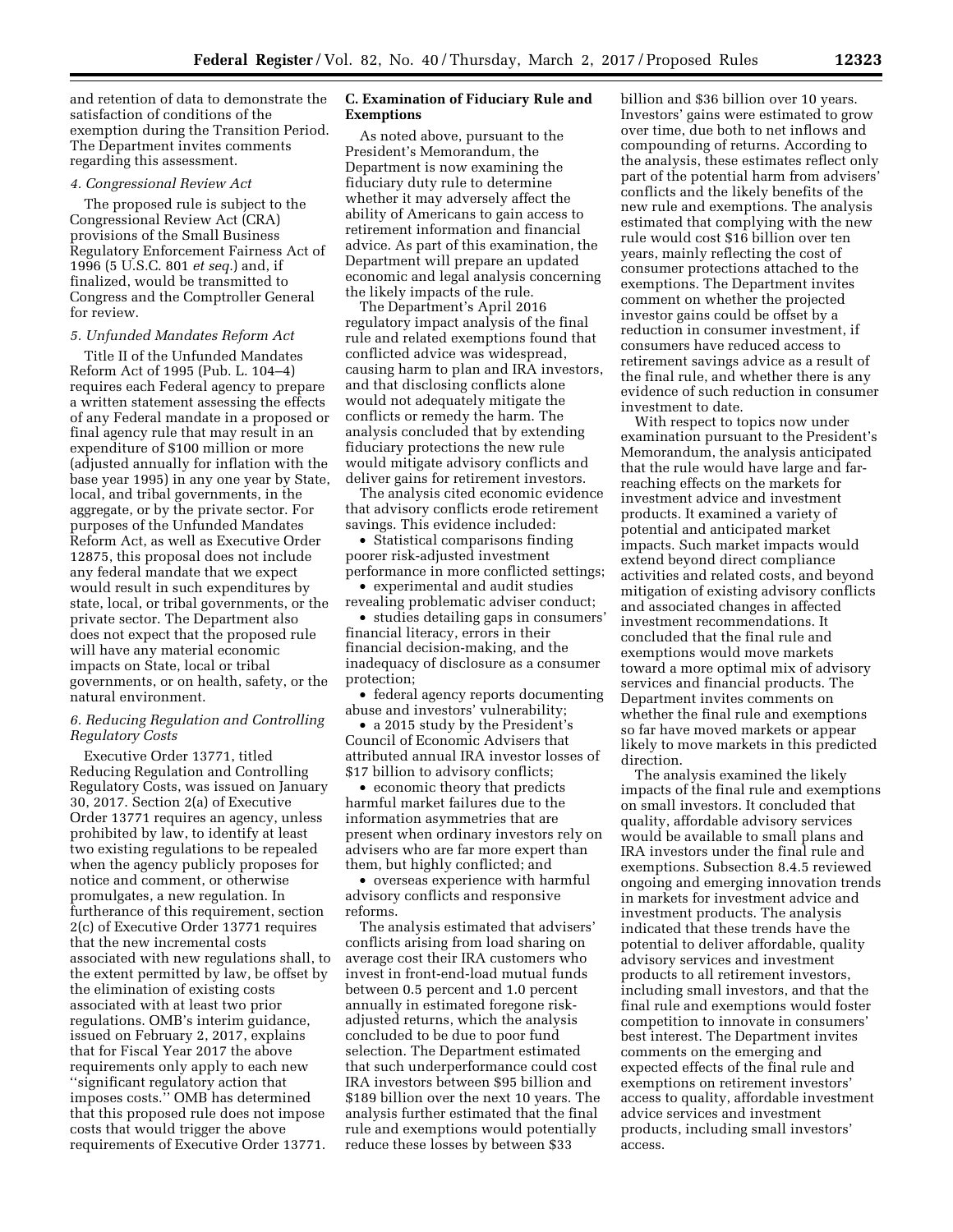The Department invites comments that might help inform updates to its legal and economic analysis, including any issues the public believes were inadequately addressed in the RIA and particularly with respect to the issues identified in the President's Memorandum.

For more detailed information, commenters are directed to the final rule and final new and amended PTEs published in the **Federal Register** on April 8, 2016, at 81 FR pages 20946 through 21221, and to the Department's Full Report Regulatory Impact Analysis for Final Rule and Exemptions (RIA), and the additional RIA documents posted on the Department's Web site at *[www.dol.gov/agencies/ebsa/laws-and](http://www.dol.gov/agencies/ebsa/laws-and-regulations/rules-and-regulations/completed-rulemaking/1210-AB32-2)[regulations/rules-and-regulations/](http://www.dol.gov/agencies/ebsa/laws-and-regulations/rules-and-regulations/completed-rulemaking/1210-AB32-2)  [completed-rulemaking/1210-AB32-2.](http://www.dol.gov/agencies/ebsa/laws-and-regulations/rules-and-regulations/completed-rulemaking/1210-AB32-2)* 

The Department invites comments on market responses to the final rule and the PTEs to date, and on the costs and benefits attached to such responses. Some relevant questions include,

• Do firms anticipate changes in consumer demand for investment advice and investment products? If so, what types of changes are anticipated, and how will firms respond?

• Are firms making changes to their target markets? In particular, are some firms moving to abandon or deemphasize the small IRA investor or small plan market segments? Are some aiming to expand in that segment? What effects will these developments have on different customer segments, especially small IRA investors and small plans?

• Are firms making changes to their line-ups of investment products, and/or to product pricing? What are those changes, what is the motivation behind them, and will the changes advance or undermine firms' abilities to serve their customers' needs?

• Are firms making changes to their advisory services, and/or to the pricing of those services? Are firms changing the means by which customers pay for advisory services, and by which advisers are compensated? For example, are firms moving to increase or reduce their use of commission arrangements, asset-based fee arrangements, or other arrangements? With respect to any such changes, what is the motivation behind them, and will these changes advance or undermine firms' abilities to serve their customers' needs?

• Has implementation or anticipation of the rule led investors to shift investments between asset classes or types, and/or are such changes expected in the future? If so, what mechanisms have led or are expected to lead to these changes? How will the changes affect investors?

• Has implementation or anticipation of the rule led to increases or reductions in commissions, loads, or other fees? Have firms changed their minimum balance requirements for either commission-based or asset-based fee compensation arrangements?

• Has implementation or anticipation of the rule led to changes in the compensation arrangements for advisory services surrounding the sale of insurance products such as fixed-rate, fixed-indexed, and variable annuities?

• For those firms that intend to make use of the Best Interest Contract Exemption, what specific policies and procedures have been considered to mitigate conflicts of interest and ensure impartiality? How costly will those policies and procedures be to maintain?

• What innovations or changes in the delivery of financial advice have occurred that can be at least partially attributable to the rule? Will those innovations or changes make retirement investors better or worse off?

• What changes have been made to investor education both in terms of access and content in response to the rule and PTEs, and to what extent have any changes helped or harmed investors?

• Have market developments and preparation efforts since the final rule and PTEs were published in April 2016 illuminated whether or to what degree the final rule and PTEs are likely to cause an increase in litigation, and how any such increase in litigation might affect the prices that investors and retirees must pay to gain access to retirement services? Have firms taken steps to acquire or increase insurance coverage of liability associated with litigation? Have firms factored into their earnings projections or otherwise taken specific account of such potential liability?

• The Department's examination of the final rule and exemptions pursuant to the Presidential Memorandum, together with possible resultant actions to rescind or amend the rule, could require more time than this proposed 60-day extension would provide. What costs and benefit considerations should the Department consider if the applicability date is further delayed, for 6 months, a year, or more?

• Class action lawsuits may be brought to redress a variety of claims, including claims involving ERISAcovered plans. What can be learned from these class action lawsuits? Have they been particularly prone to abuse? To what extent have class action lawsuits involving ERISA claims led to better or worse outcomes for plan

participants? What other impacts have these class action lawsuits had?

• Have market developments and preparation efforts since the final rule and PTEs were published in April 2016 illuminated particular provisions that could be amended to reduce compliance burdens and minimize undue disruptions while still accomplishing the regulatory objective of establishing an enforceable best interest conduct standard for retirement investment advice and empowering Americans to make their own financial decisions, save for retirement and build individual wealth?

• How has the pattern of market developments and preparation efforts occurring since the final rule and exemptions were published in April, 2016, compared with the implementation pattern prior to compliance deadlines in other jurisdictions, such as the United Kingdom, that have instituted new requirements for investment advice? What does a comparison of such patterns indicate about the Department's prospective estimates of the rule's and exemptions' combined impacts?

• Have there been new insights from or into academic literature on contracts or other sources that would aid in the quantification of the rule's and exemptions' effectiveness at ensuring advisers' adherence to a best interest standard? If so, what are the implications for revising the Best Interest Contract Exemption or other regulatory or exemptive provisions to more effectively ensure adherence to a best interest standard?

• To what extent have the rule's and exemptions' costs already been incurred and thus cannot, at this point in time, be lessened by regulatory revisions or delays? Can the portion of costs that are still avoidable be quantified or otherwise characterized? Are the rule's intended effects entirely contingent upon the costs that have not yet been incurred, or will some portion be achieved as a result of compliance actions already taken? How will they be achieved and will they be sustained?

• Have there been changes in the macroeconomy since early 2016 that would have implications for the rule's and exemptions' impacts (for example, a reduction in the unemployment rate, likely indicating lower search costs for workers who seek new employment within or outside of the financial industry)?

• What do market developments and preparation efforts that have occurred since the final rule and exemptions were published in April, 2016—or new insights into other available evidence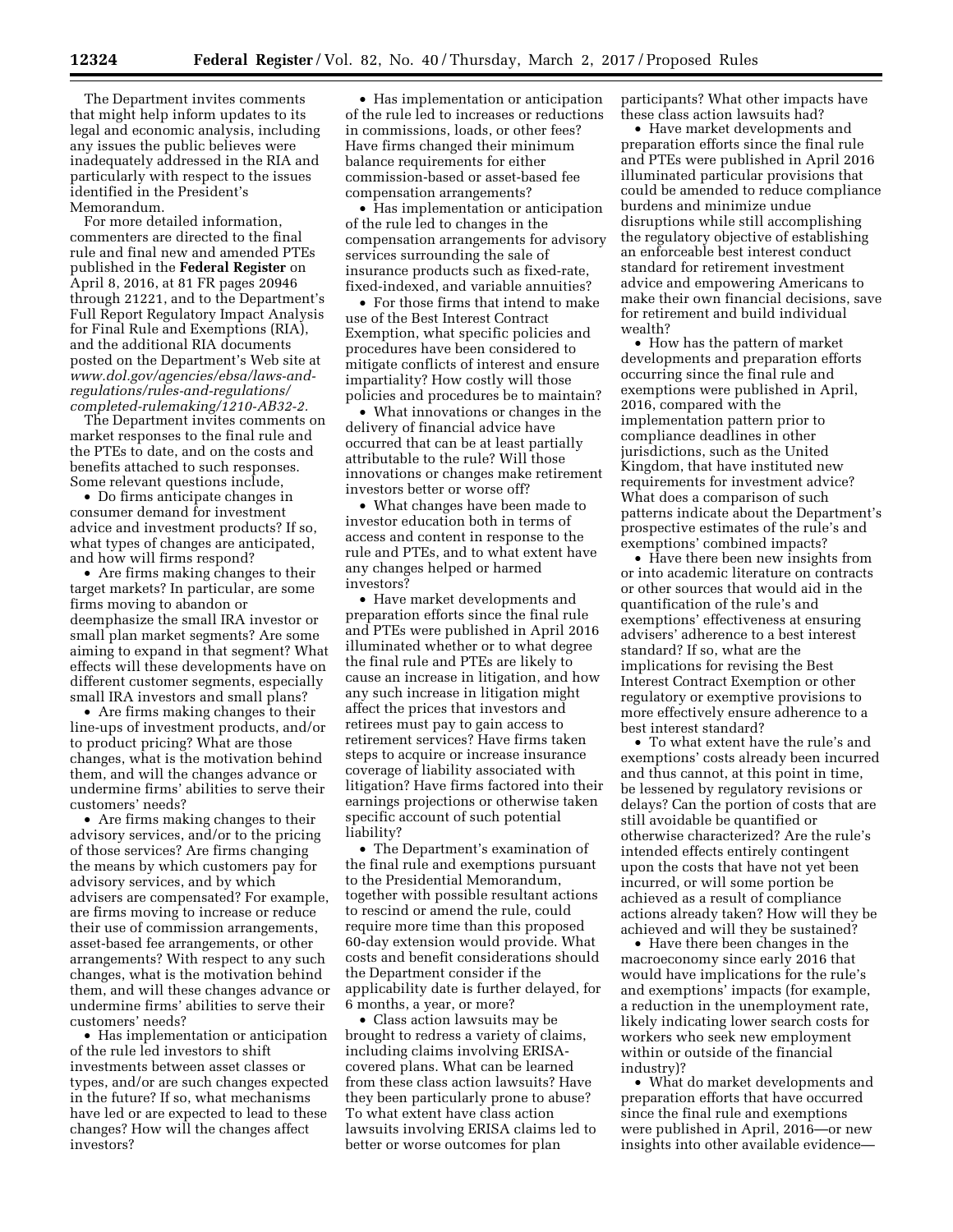indicate regarding the portion of ruleinduced gains to investors that consist of benefits to society (most likely, resource savings associated with reduced excessive trading and reduced unsuccessful efforts to outperform the market) and the portion that consists of transfers between entities in society?

• In response to the approaching applicability date of the rule, or other factors, has the affected industry already responded in such a way that if the rule were rescinded, the regulated community, or a subset of it, would continue to abide by the rule's standards? If this is the case, would the rule's predicted benefits to consumers, or a portion thereof, be retained, regardless of whether the rule were rescinded? What could ensure compliance with the standards if they were no longer enforceable legal obligations?

Upon completion of its examination, the Department may decide to allow the final rule and PTEs to become applicable, issue a further extension of the applicability date, propose to withdraw the rule, or propose amendments to the rule and/or the PTEs. In addition to any other comments, the Department specifically requests comments on each of these possible outcomes. The comment period for the broader purpose of examining the final rule and exemptions in response to the President's Memorandum will end on April 17, 2017.

## **List of Proposed Amendments to Prohibited Transaction Exemptions**

For the reasons set forth above, the Department is proposing to amend the Best Interest Contract Exemption (Prohibited Transaction Exemption 2016–01); Class Exemption for Principal Transactions in Certain Assets Between Investment Advice Fiduciaries and Employee Benefit Plans and IRAs (Prohibited Transaction Exemption 2016–02); and Prohibited Transaction Exemptions 75–1, 77–4, 80–83, 83–1, 84–24 and 86–128, as follows:

• The Best Interest Contract Exemption (PTE 2016–01) (81 FR 21002 (April 8, 2016), as corrected at 81 FR 44773 (July 11, 2016)) is amended by removing the date ''April 10, 2017'' and adding in its place ''June 9, 2017'' as the *Applicability date* in the introductory **DATES** section and in Section IX of the exemption.

• The Class Exemption for Principal Transactions in Certain Assets Between Investment Advice Fiduciaries and Employee Benefit Plans and IRAs (PTE 2016–02) (81 FR 21089 (April 8, 2016), as corrected at 81 FR 44784 (July 11,

2016)), is amended by removing the date ''April 10, 2017'' and adding in its place ''June 9, 2017'' as the *Applicability date*  in the introductory **DATES** section and in Section VII of the exemption.

• Prohibited Transaction Exemption 84–24 for Certain Transactions Involving Insurance Agents and Brokers, Pension Consultants, Insurance Companies, and Investment Company Principal Underwriters (49 FR 13208 (April 3, 1984), as corrected 49 FR 24819 (June 15, 1984), as amended 71 FR 5887 (February 3, 2006), and as amended 81 FR 21147 (April 8, 2016)) is amended by removing the date ''April 10, 2017'' and adding in its place ''June 9, 2017'' as the *Applicability date* in the introductory **DATES** section.

• Prohibited Transaction Exemption 86–128 for Securities Transactions Involving Employee Benefit Plans and Broker-Dealers (51 FR 41686 (November 18, 1986) as amended at 67 FR 64137 (October 17, 2002) and as amended at 81 FR 21181 (April 8, 2016)) and Prohibited Transaction Exemption 75–1, Exemptions from Prohibitions Respecting Certain Classes of Transactions Involving Employee Benefit Plans and Certain Broker-Dealers, Reporting Dealers and Banks, Parts I and II (40 FR 50845 (October 31, 1975), as amended at 71 FR 5883 (February 3, 2006), and as amended at 81 FR 21181 (April 8, 2016)) are amended by removing the date ''April 10 2017'' and adding in its place ''June 9, 2017'' as the *Applicability date* in the introductory **DATES** section.

• Prohibited Transaction Exemption 75–1, Exemptions from Prohibitions Respecting Certain Classes of Transactions Involving Employee Benefit Plans and Certain Broker-Dealers, Reporting Dealers and Banks, Parts III and IV, (40 FR 50845 (October 31, 1975), as amended at 71 FR 5883 (February 3, 2006), and as amended at 81 FR 21208 (April 8, 2016); Prohibited Transaction Exemption 77–4, Class Exemption for Certain Transactions Between Investment Companies and Employee Benefit Plans, 42 FR 18732 (April 8, 1977), as amended at 81 FR 21208 (April 8, 2016); Prohibited Transaction Exemption 80–83, Class Exemption for Certain Transactions Involving Purchase of Securities Where Issuer May Use Proceeds To Reduce or Retire Indebtedness to Parties in Interest, 45 FR 73189 (November 4, 1980), as amended at 67 FR 9483 (March 1, 2002) and as amended at 81 FR 21208 (April 8, 2016); and Prohibited Transaction Exemption 83–1 Class Exemption for Certain Transactions Involving Mortgage Pool Investment Trusts, 48 FR 895 (January 7, 1983), as

amended at 67 FR 9483 (March 1, 2002) and as amended at 81 FR 21208 (April 8, 2016) are each amended by removing the date ''April 10, 2017'' and adding in its place ''June 9, 2017'' as the *Applicability date* in the introductory **DATES** section.

• Prohibited Transaction Exemption (PTE) 75–1, Exemptions from Prohibitions Respecting Certain Classes of Transactions Involving Employee Benefit Plans and Certain Broker-Dealers, Reporting Dealers and Banks, Part V, 40 FR 50845 (October 31, 1975), as amended at 71 FR 5883 (February 3, 2006) and as amended at 81 FR 21139 (April 8, 2016), is amended by removing the date ''April 10, 2017'' and adding in its place ''June 9, 2017'' as the *Applicability Date* in the introductory **DATES** section.

This document serves as a notice of pendency before the Department of proposed amendments to these PTEs.

#### **List of Subjects in 29 CFR Parts 2510 and 2550**

Employee benefit plans, Exemptions, Fiduciaries, Investments, Pensions, Prohibited transactions, Reporting and recordkeeping requirements, and Securities.

For the reasons set forth above, the Department proposes to amend part 2510 of subchapter B of Chapter XXV of Title 29 of the Code of Federal Regulations as follows:

#### **Subchapter B—Definitions and Coverage Under the Employee Retirement Income Security Act of 1974**

## **PART 2510—DEFINITIONS OF TERMS USED IN SUBCHAPTERS C, D, E, F, G, AND L OF THIS CHAPTER**

■ 1. The authority citation for part 2510 continues to read as follows:

**Authority:** 29 U.S.C. 1002(2), 1002(21), 1002(37), 1002(38), 1002(40), 1031, and 1135; Secretary of Labor's Order 1–2011, 77 FR 1088; Secs. 2510.3–21, 2510.3–101 and 2510.3–102 also issued under Sec. 102 of Reorganization Plan No. 4 of 1978, 5 U.S.C. App. 237. Section 2510.3–38 also issued under Pub. L. 105–72, Sec. 1(b), 111 Stat. 1457 (1997).

#### **§ 2510.3–21 [Amended]**

■ 2. Section 2510.3–21 is amended by extending the expiration date of paragraph (j) to June 9, 2017, and by removing the date ''April 10, 2017'' and adding in its place ''June 9, 2017'' in paragraphs (h)(2), (j)(1) introductory text, and  $(j)(3)$ .